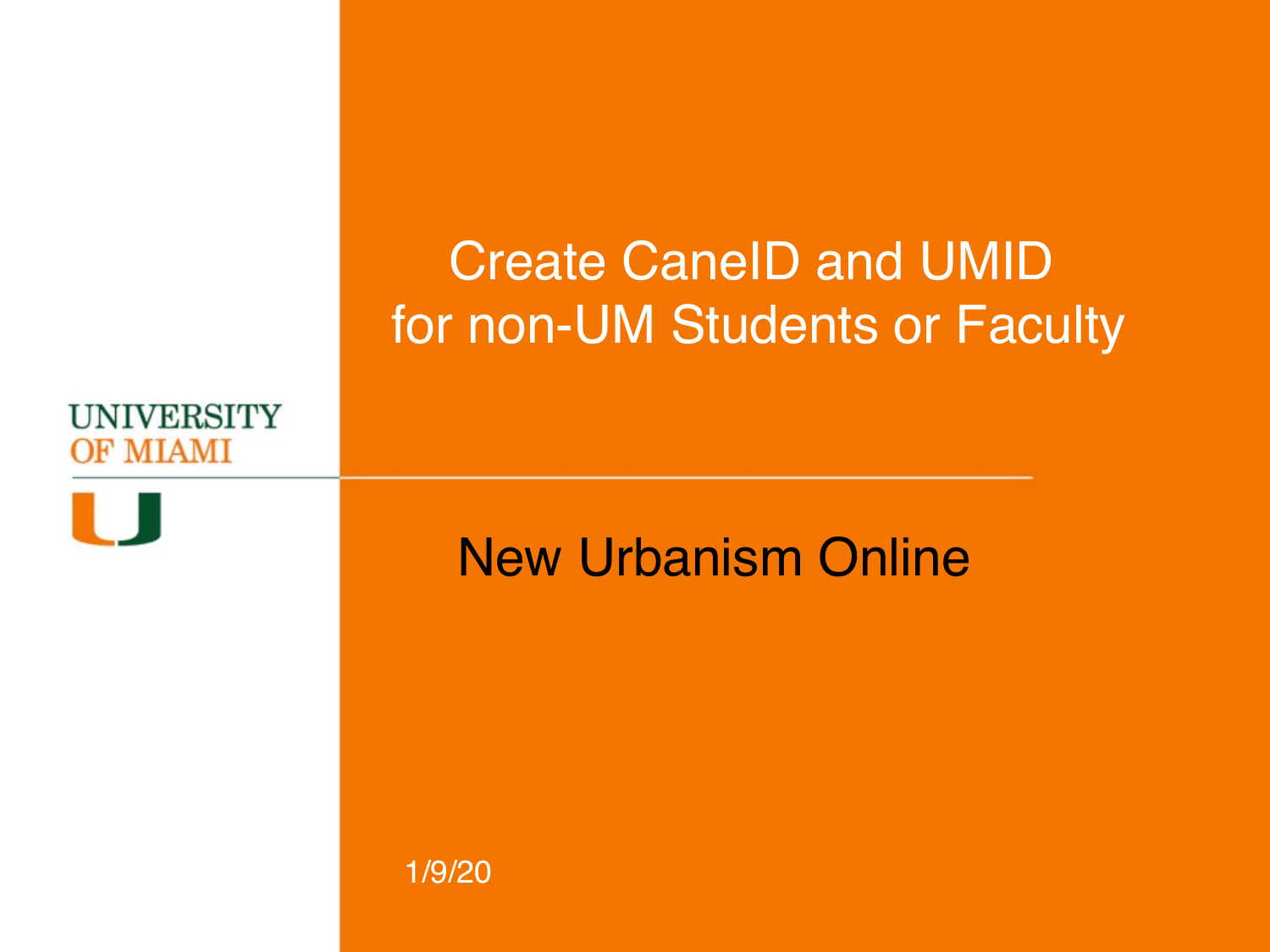### OF MIAMI



# About CaneID/UMID

- CaneID is a username/password authentication process that provides access to multiple University systems/services via use of one username/password.
- UMID is an 8 digit identification number beginning with the letter C. Blackboard requires the UMID to enroll into the **Blackboard** system
- Blackboard uses the CaneID to authenticate. CaneID is used to log in to the Blackboard system.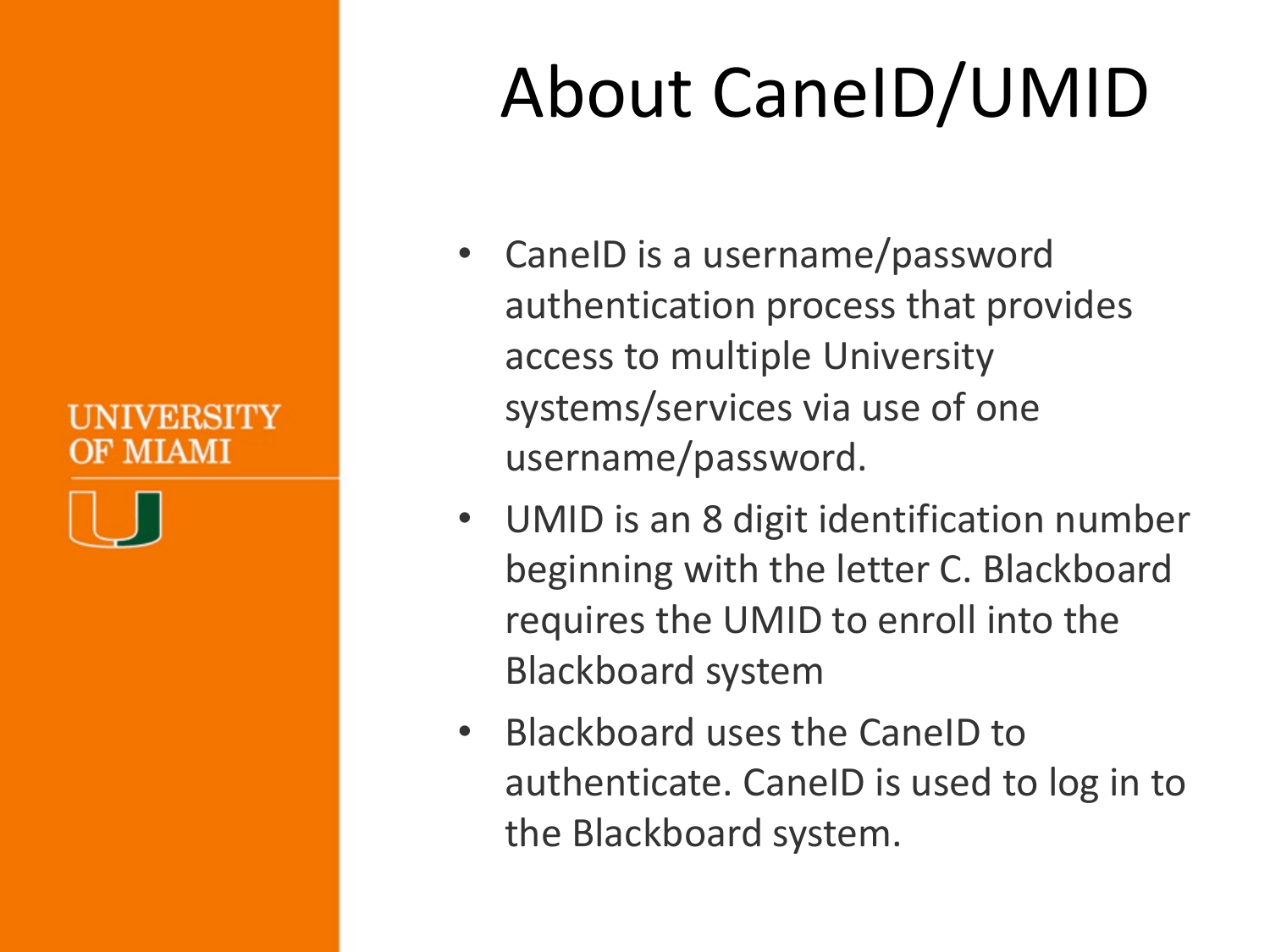

### About CaneID

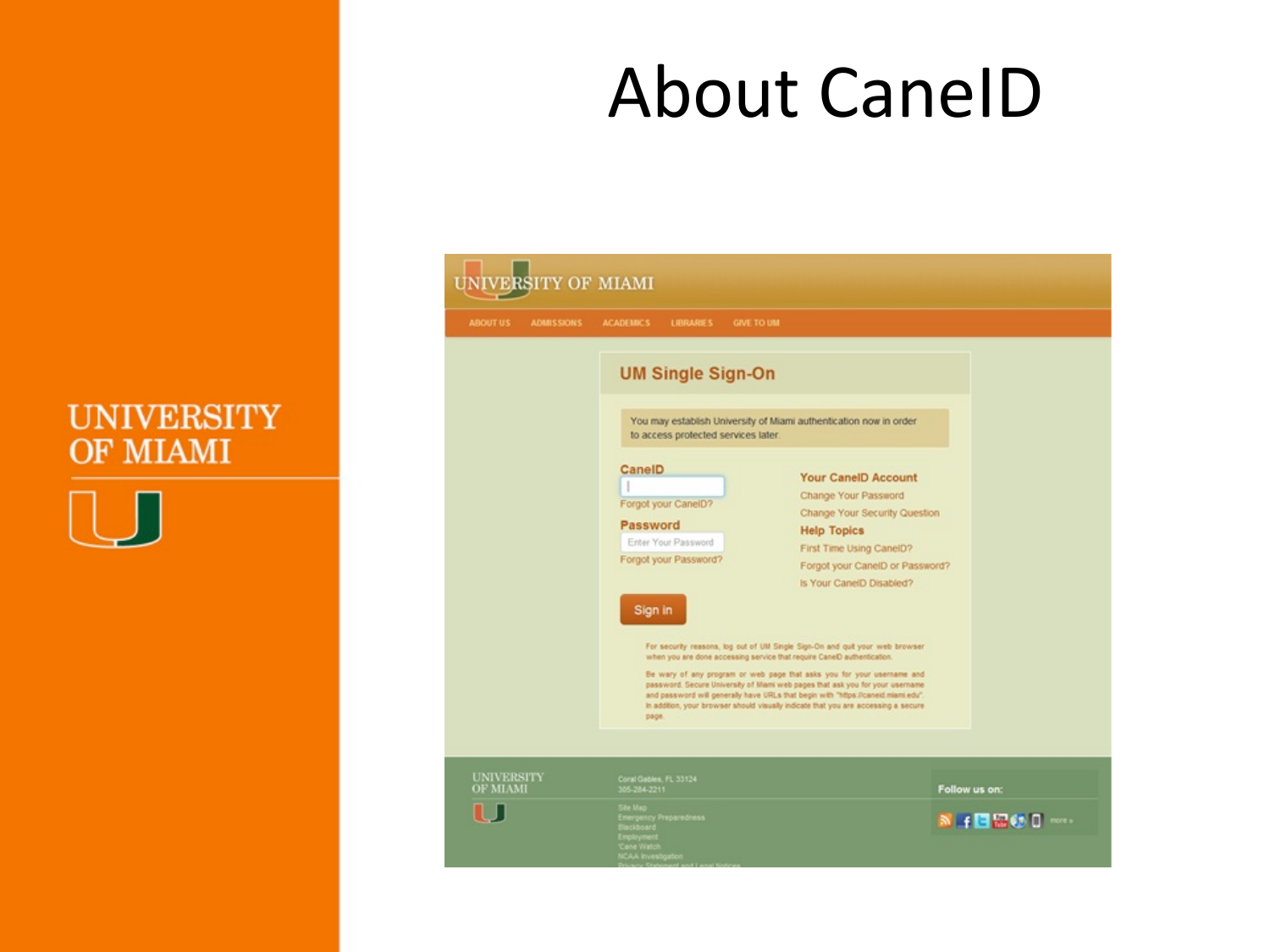### **Register for CaneID**

- 1. Click here to go to the CaneID site: https://caneidhelp.miami.edu/caneid/ or simply type in your browser: caneid.miami.edu and you will be redirected to the correct site.
- 2. Click Register for a CaneID

### **Welcome to CanelD Self-Service**

Select an option from the menu below.

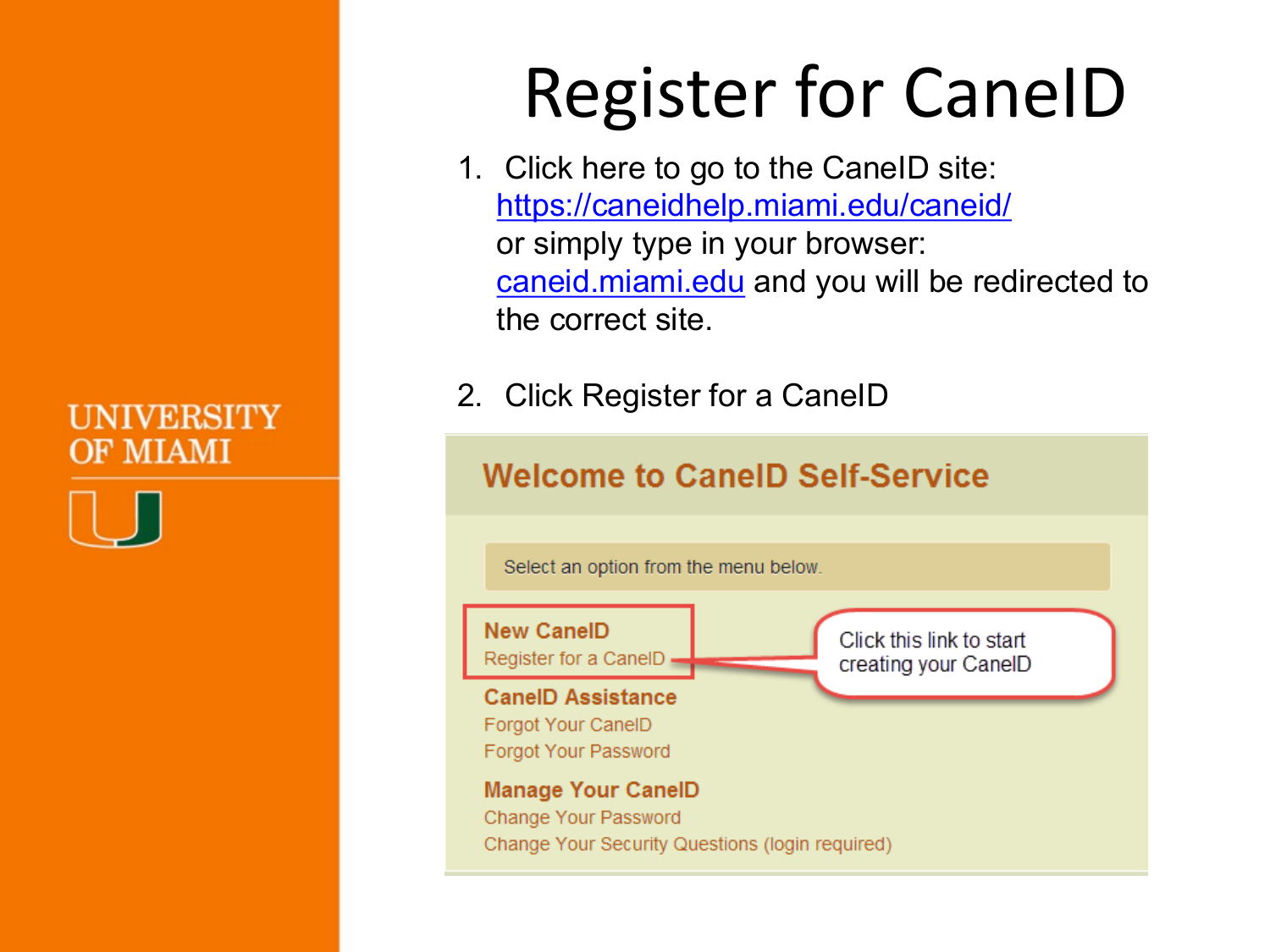

# UMID (C#)

3. Select "Other" in the Select Your Role dropdown menu.

| <b>CanelD Registration</b>                     |  |  |  |  |
|------------------------------------------------|--|--|--|--|
| Please select your role within the University. |  |  |  |  |
| $\checkmark$<br><b>Select Your Role</b>        |  |  |  |  |
| Continue                                       |  |  |  |  |

**4. You are not required to enter a Social Security number to create an account.** If you do not have a UMID (C#) or do not wish to enter your SSN, you may choose to click "I do not know my UMID or SSN."

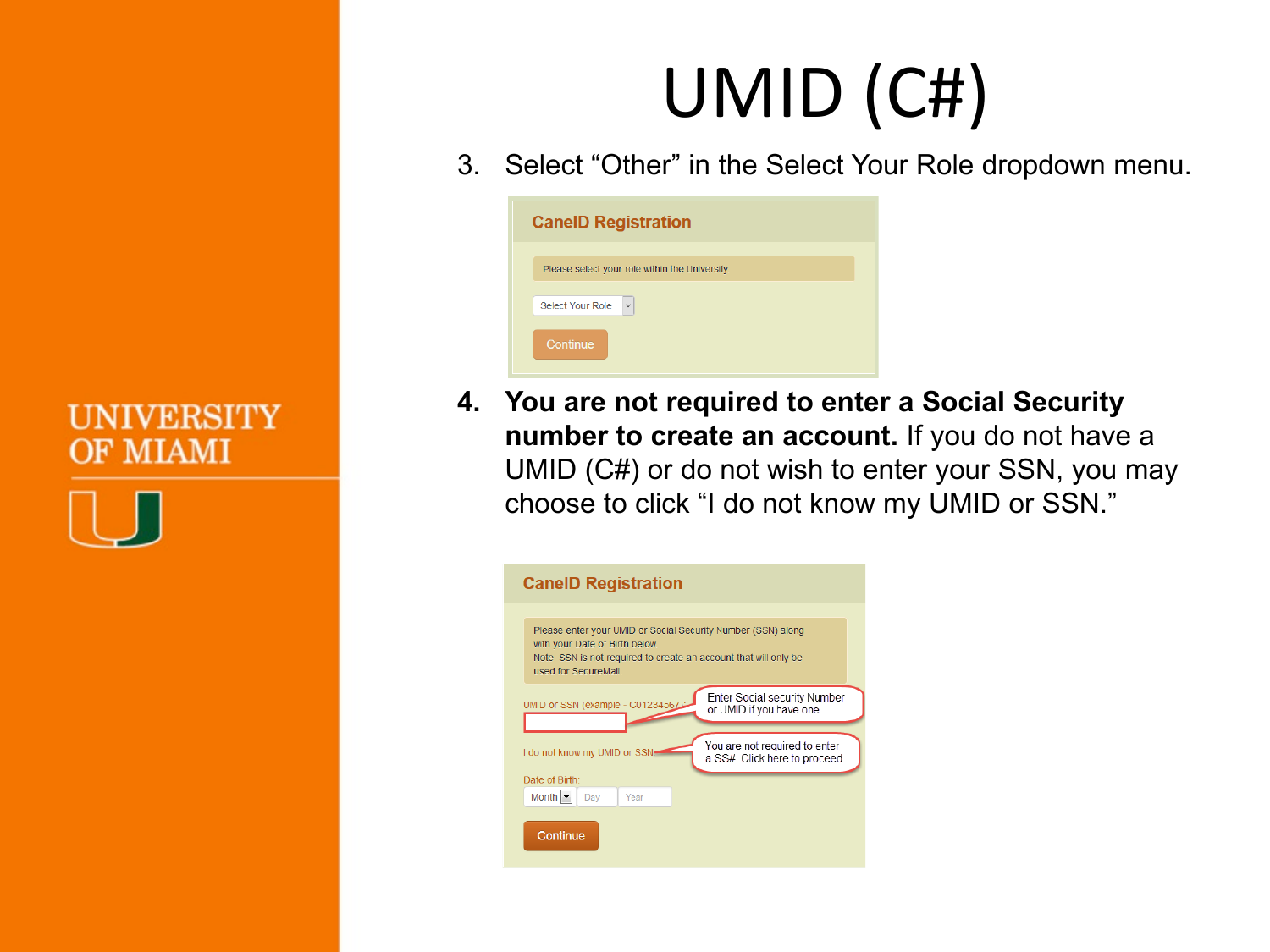

### Personal Information

4. Fill in the required fields: First and Last Name, Date of Birth, Email

#### **Enter Name and Address** Please fill the form out completely. Note: SSN is not required to create an account that will only be used for SecureMail. Fields marked with (\*) are required. SSN<sup>-</sup> \*First Name: John Middle Name: Middle Name \*Last Name: Doe Suffix:  $\blacktriangledown$ \*Date of Birth:  $\blacktriangledown$ **JAN**  $\vert$  1 1990

\*Email:

joe.doe@email.com \*Confirm Email: joe.doe@email.com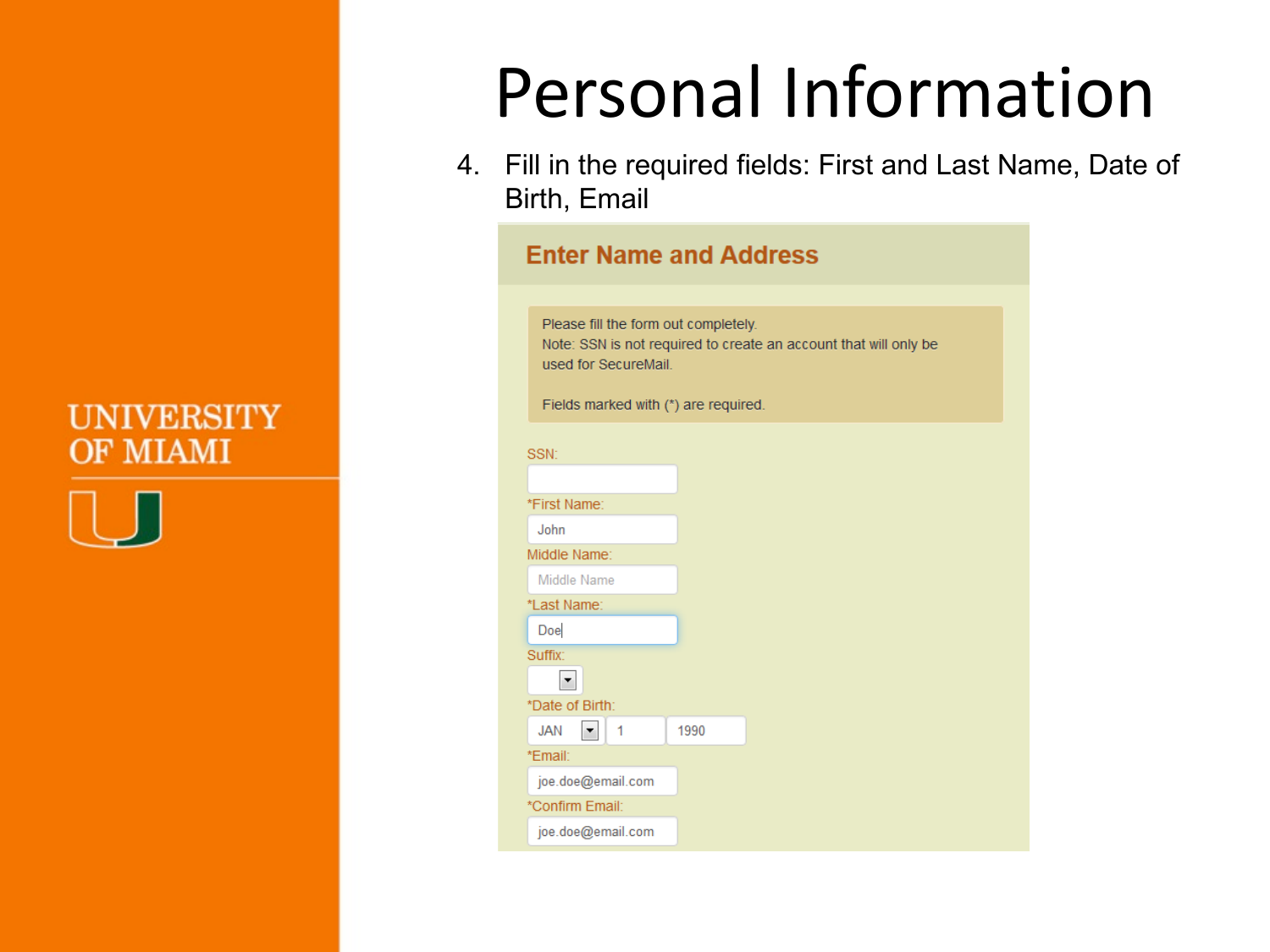

### Personal Information

- 5. Fill in the required fields: Address, City, Country
- 6. Click Continue

| <b>Permanent Address</b> |   |  |
|--------------------------|---|--|
| *Street Address:         |   |  |
| 1234 University Dr.      |   |  |
| Address (Cont.)          |   |  |
| *City:                   |   |  |
| <b>Coral Gables</b>      |   |  |
| State or Territory:      |   |  |
|                          | ▼ |  |
| ZIP Code:                |   |  |
|                          |   |  |
| *Country:                |   |  |
| United States            |   |  |
|                          |   |  |
| Continue                 |   |  |
|                          |   |  |
|                          |   |  |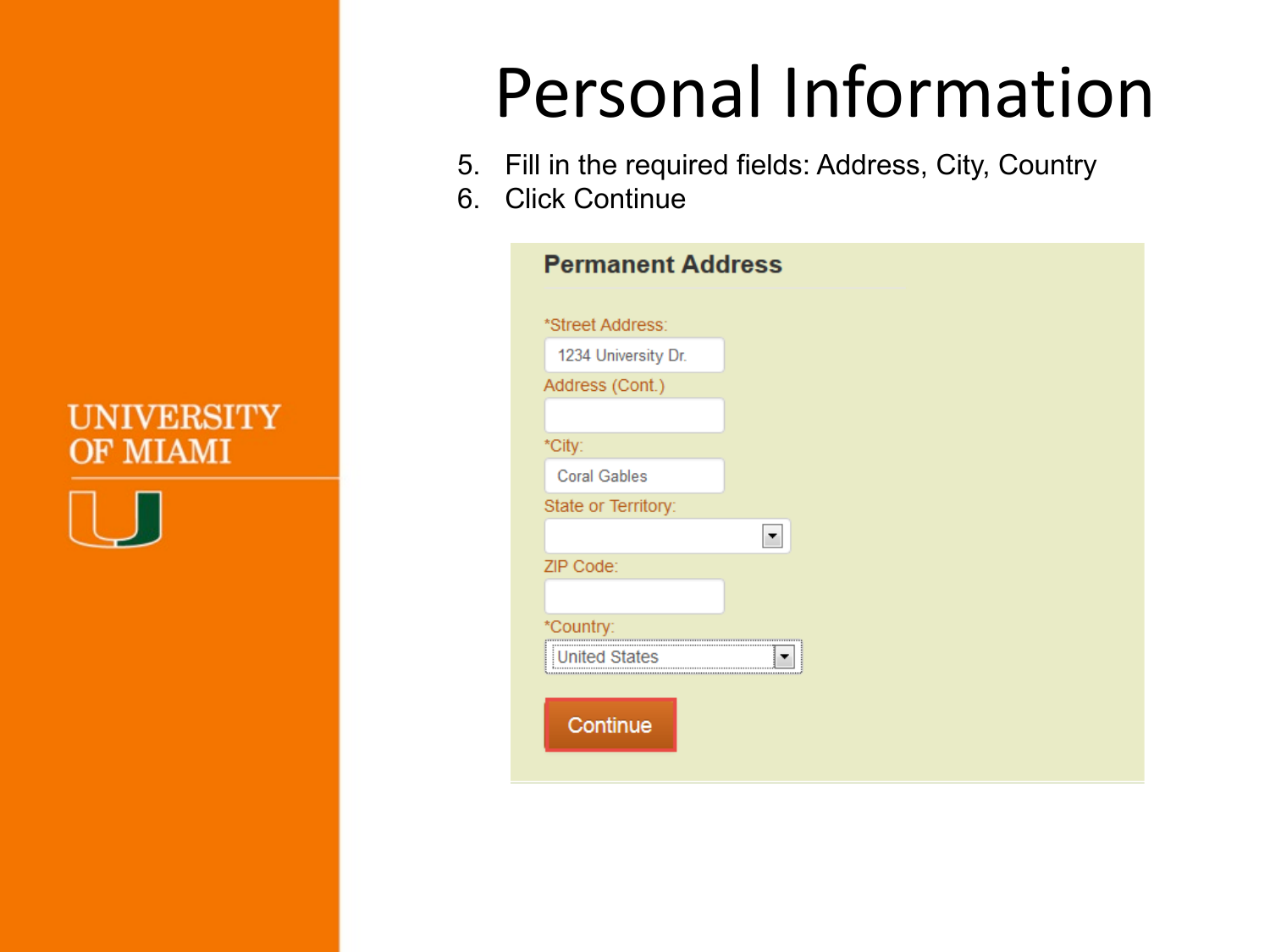

### Password

- 7. Create your account password and confirm it
- 8. Click Continue

| <b>Enter New Password</b>                   |
|---------------------------------------------|
| Please enter and confirm your new password. |
| New Password:                               |
| Confirm New Password:<br>                   |
| Continue                                    |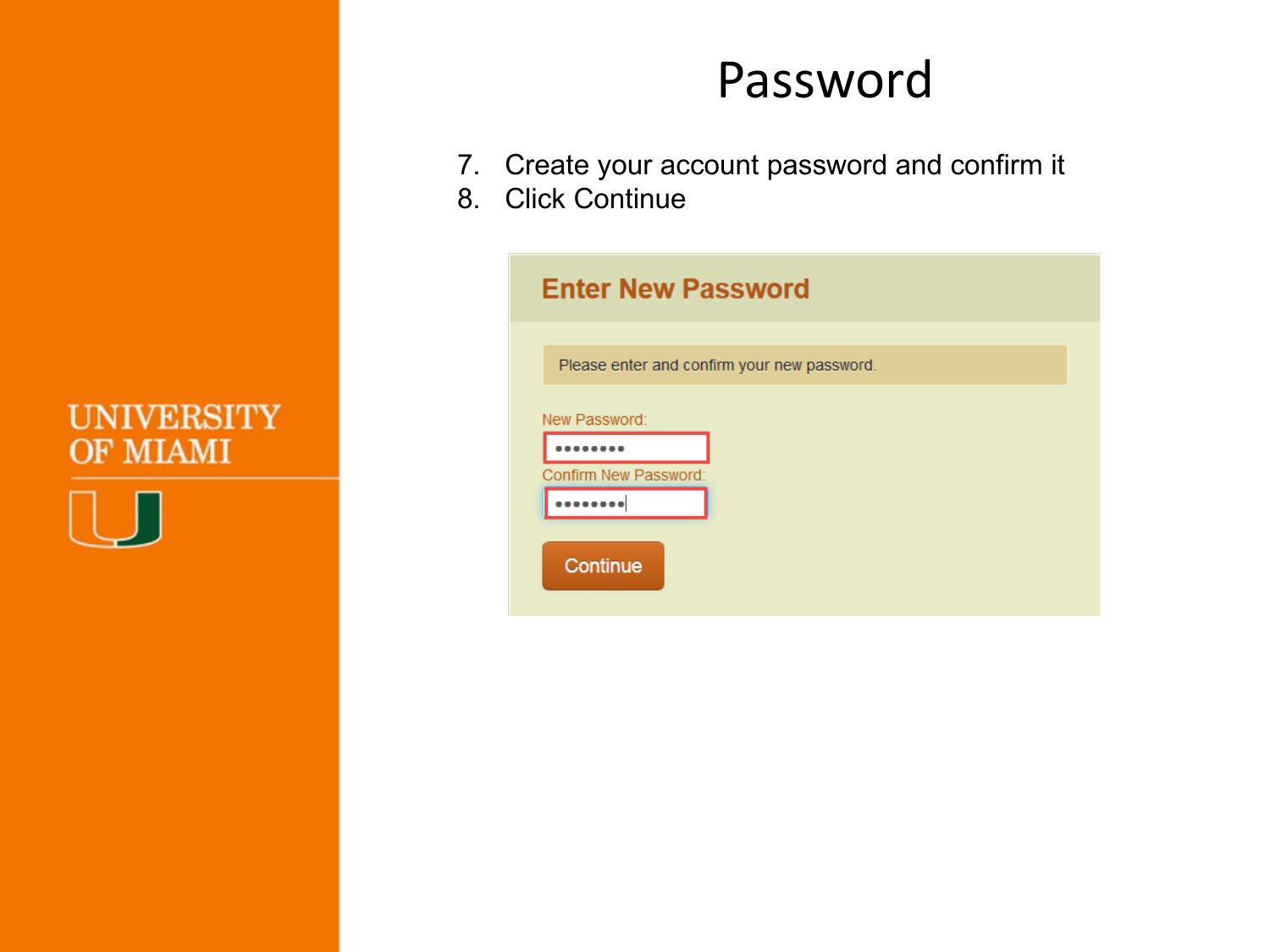

### Confirmation

8. You will receive your CaneID and UMID information on the screen

> Congratulations your registration was successful. Your CaneID: j.doe Your UMID: C12345678

- 9. Write down the information provided
	- Your CaneID will be used to log in to the course.
	- Your UMID is required for registration.
- 10. Click Continue
- 11. If you are registering for the NUO course, continue to step 12. If you are taking the CNU exam, but not the NUO course, simply email your UMID (C#) to nuonline@miami.edu. You will receive additional exam information the day exam access opens.

12. https://myum.miami.edu/signon.asp?DirectNav=ViewUMID

I am registered for the CNU-A Exam. My UMID # is C12345678. The email address used to create my UMID is j.doe@gmail.com. **John Doe** 

<sup>-----</sup>Original Message-----From: Doe, John Sent: Thursday, June 12, 2014 4:10 PM To: nuonline@miami.edu **Subject: Payment Confirmation**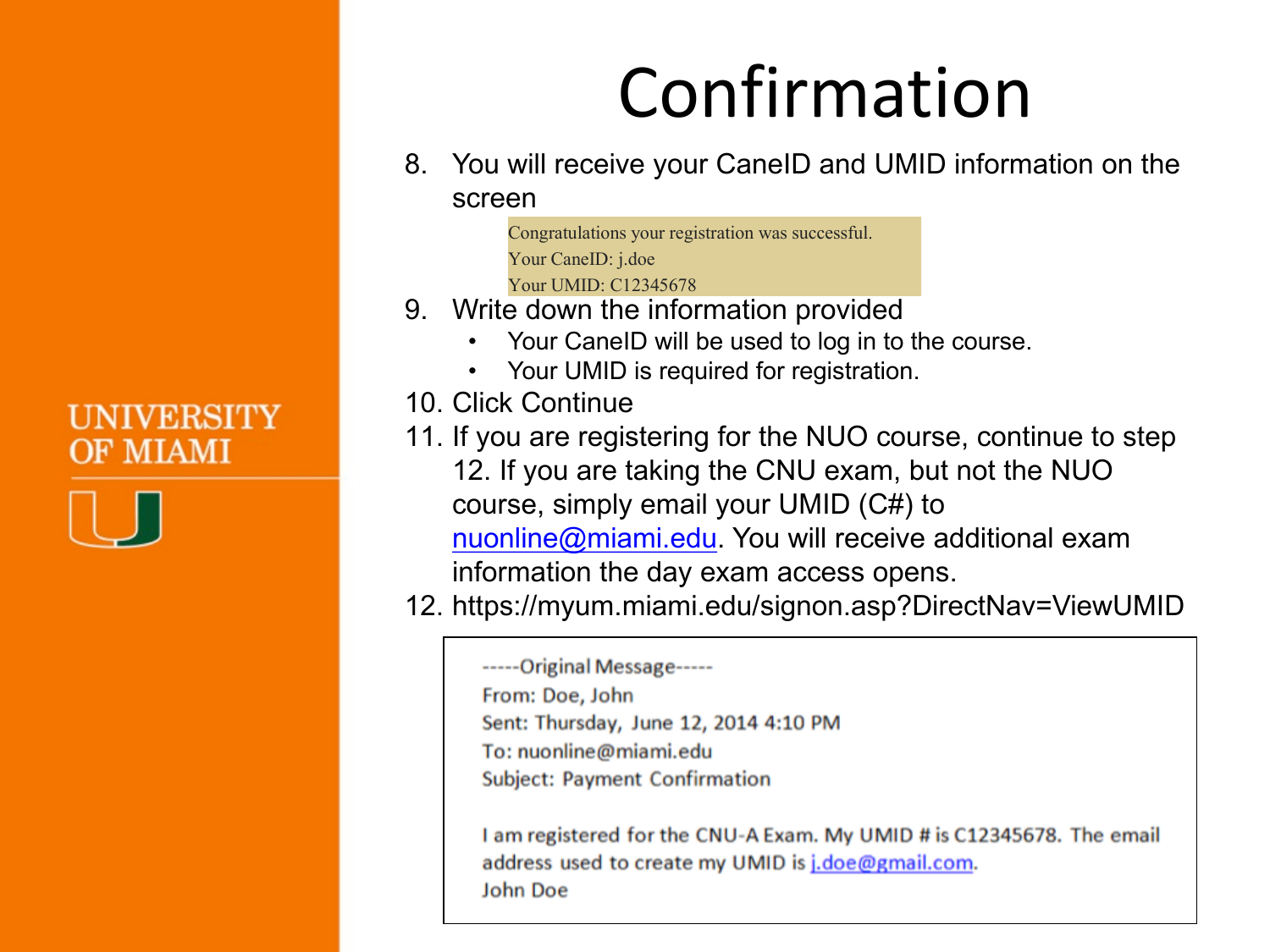### **Register for NUO**

12. Click here to go to New Urbanism Online registration: http://mredu.arc.miami.edu/nuo\_register.html.

13. Click Register and Pay



send an email to nuonline@miami.edu to request a refund. Refunds will not be processed until after the start of the course.

#### To pay by check or money order:

- 1. Download and complete registration form.
- 2. Email completed form to nuonline@miami.edu
- 3. Mail completed form and payment to:

University of Miami School of Architecture attn: Natalie Bixby 1223 Dickinson Drive Coral Gables, FL 33146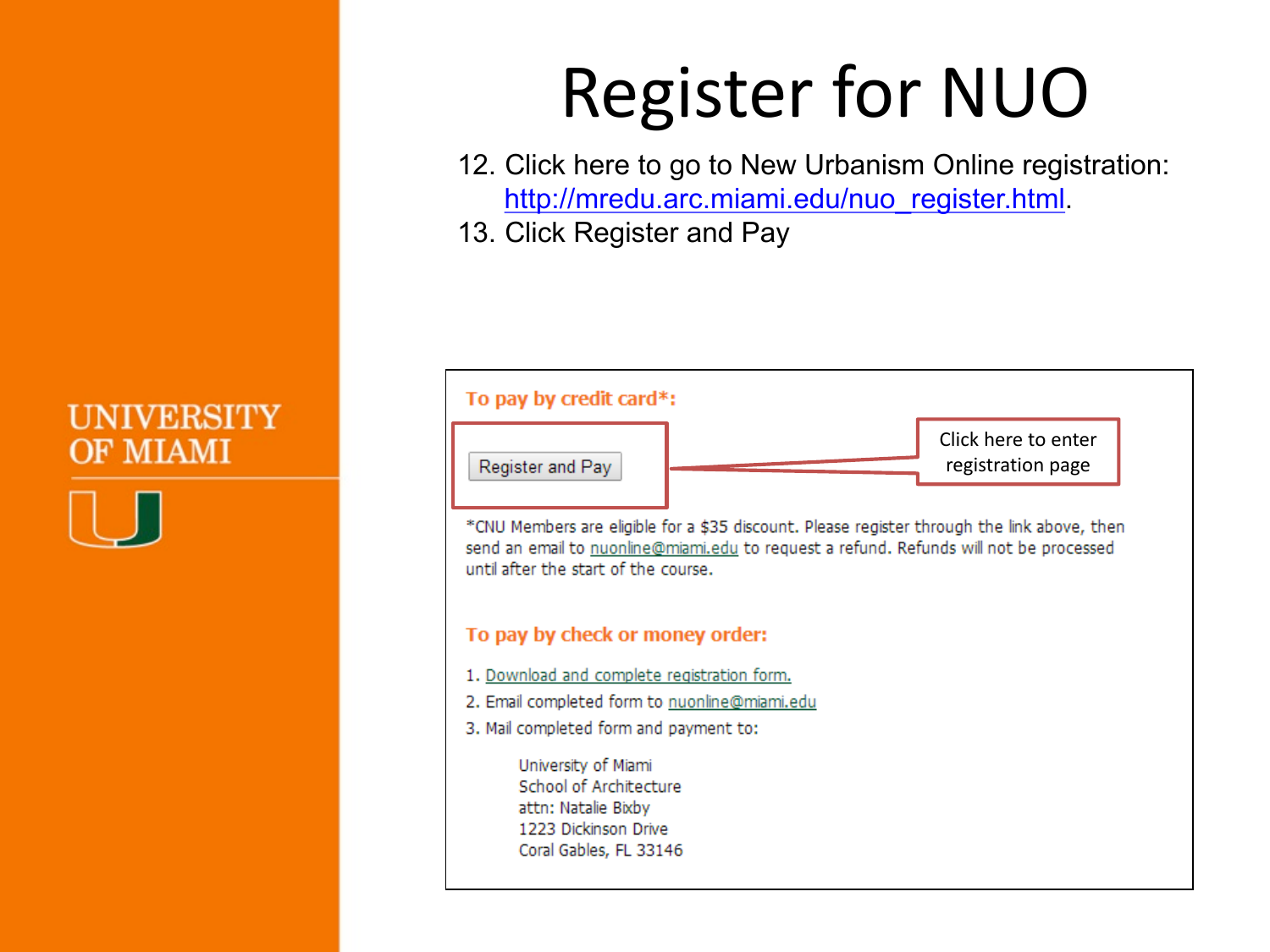

# **Register for NUO**

- 14. Fill in the required fields: UMID, Prefix, First Name, Last Name, Organization, Address, City, State, Zip, Email
- 15. Select "NUO \$335" from the Lecture Fee dropdown list.
- 16. Click Continue

|                       | <b>Online Credit Card Payments</b>                                                                                                                                                                                               |                                                                                                                                                      |                                         |                                                                         |  |
|-----------------------|----------------------------------------------------------------------------------------------------------------------------------------------------------------------------------------------------------------------------------|------------------------------------------------------------------------------------------------------------------------------------------------------|-----------------------------------------|-------------------------------------------------------------------------|--|
| <b>Online Payment</b> | <b>Payment Form</b><br>Please fill out the form and click on the "Continue" button.<br>UMID (C Number):<br>Prefix (Mr./Ms./Mrs.):<br>First Name:<br>Last Name:<br>Firm/Institution:<br>Address:<br>Address 2 (optional):<br>City | Account: Real Estate Dev & Urbanism                                                                                                                  | <b>D</b> Privacy Policy <b>B</b> Log Of | This email will be<br>used for all course<br>related<br>correspondence. |  |
|                       | State:<br>Zip:<br>Email Address:<br>Lecture Fee:<br>Payment Method:                                                                                                                                                              | Select Event<br>٠<br>Select Event<br><b>NUO \$335</b><br>Urb Dev<br>Argus<br>NCI<br>Entrepreneurship                                                 | <b>Continue</b><br>Cancel               |                                                                         |  |
|                       |                                                                                                                                                                                                                                  | Copyright @ 2001 - 2014. Nelvet Business Solutions, Inc. All rights reserved.<br>Quik/AY's a registered trademark of Nelnet Business Solutions, Inc. | Norton                                  |                                                                         |  |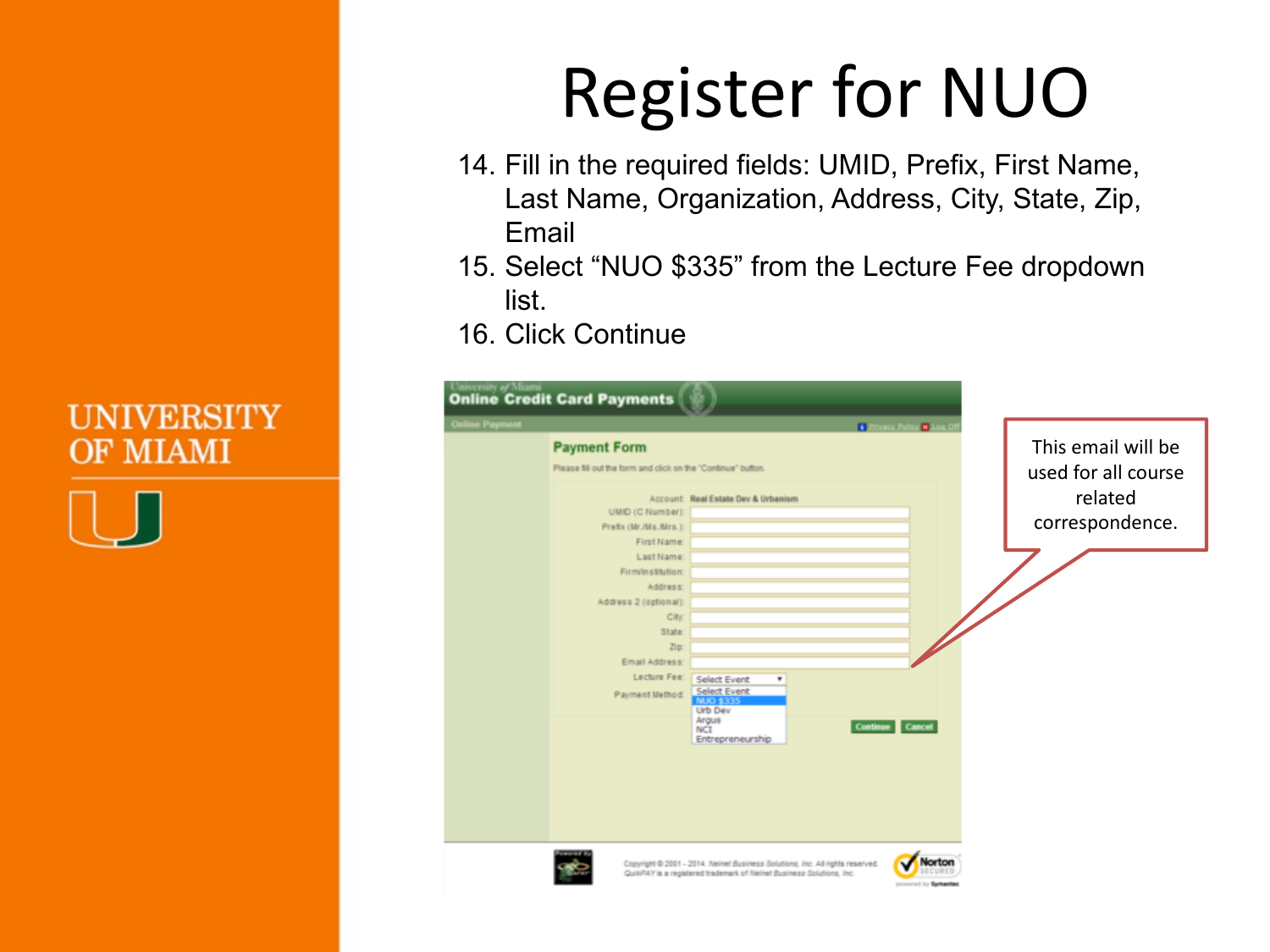

## **Register for NUO**

17. Fill in the required fields: Cardholder's Name, Card Type, Credit Card Number, CVV Code, Expiration, Address, City State, Zip, Phone, Email 18. Click Continue

| niversity of Miami    | <b>Inline Credit Card Payments</b>                           |                                                                                                          |                                     |                    |
|-----------------------|--------------------------------------------------------------|----------------------------------------------------------------------------------------------------------|-------------------------------------|--------------------|
| <b>Inline Payment</b> |                                                              |                                                                                                          | <b>C Privacy Policy &amp; Log 4</b> |                    |
|                       | <b>Provide Credit Card Information</b>                       |                                                                                                          |                                     |                    |
|                       |                                                              | Please enter your credit card information in the following fields, and then click the "Continue" button. |                                     |                    |
|                       | NOTE: All fields are required.                               |                                                                                                          |                                     |                    |
|                       | For help, please click on the question mark next to a field. |                                                                                                          |                                     |                    |
|                       | <b>Current Payment</b>                                       |                                                                                                          |                                     |                    |
|                       |                                                              |                                                                                                          |                                     |                    |
|                       | Real Estate Dev & Urbanism                                   | Lecture Fee:<br>Effective Date:                                                                          | \$336.00<br>06/12/2014              |                    |
|                       |                                                              |                                                                                                          |                                     |                    |
|                       | <b>Credit Card Information</b>                               |                                                                                                          |                                     | This email will be |
|                       | Cardholder's Name:                                           |                                                                                                          | Ell Virtual Keypad                  |                    |
|                       | Card Type:                                                   | <b>VISA</b><br>٠                                                                                         |                                     | used for all       |
|                       | Credit Card Number.                                          |                                                                                                          |                                     |                    |
|                       | CW2 Code:<br>Expiration Date:                                |                                                                                                          |                                     | payment related    |
|                       |                                                              | $\cdots$ MONTH $\cdots$ $\bullet$ $\vert I \vert$ $\cdots$ YEAR $\cdots$ $\bullet$                       |                                     | correspondence.    |
|                       | Billing Address Information                                  |                                                                                                          |                                     |                    |
|                       |                                                              |                                                                                                          |                                     |                    |
|                       | Address 1:                                                   |                                                                                                          |                                     |                    |
|                       | (optional) Address 2:<br>City:                               |                                                                                                          |                                     |                    |
|                       | For U.S. Address                                             |                                                                                                          |                                     |                    |
|                       | State:                                                       | Select One                                                                                               | ٠                                   |                    |
|                       | Zip                                                          |                                                                                                          |                                     |                    |
|                       | For International Address                                    |                                                                                                          |                                     |                    |
|                       | Region / Province:<br>Postal Code:                           |                                                                                                          |                                     |                    |
|                       |                                                              |                                                                                                          |                                     |                    |
|                       | Country.                                                     | <b>UNITED STATES</b>                                                                                     |                                     |                    |
|                       |                                                              |                                                                                                          |                                     |                    |
|                       | <b>Contact Information</b>                                   |                                                                                                          |                                     |                    |
|                       | Daytime Phone:                                               |                                                                                                          |                                     |                    |
|                       |                                                              | e.g. (555) 555-1212x123 OR +31 42 123 4567                                                               |                                     |                    |
|                       | Email payment receipt to:                                    |                                                                                                          |                                     |                    |
|                       |                                                              |                                                                                                          | <b>Cancel</b><br>Continue           |                    |
|                       |                                                              |                                                                                                          |                                     |                    |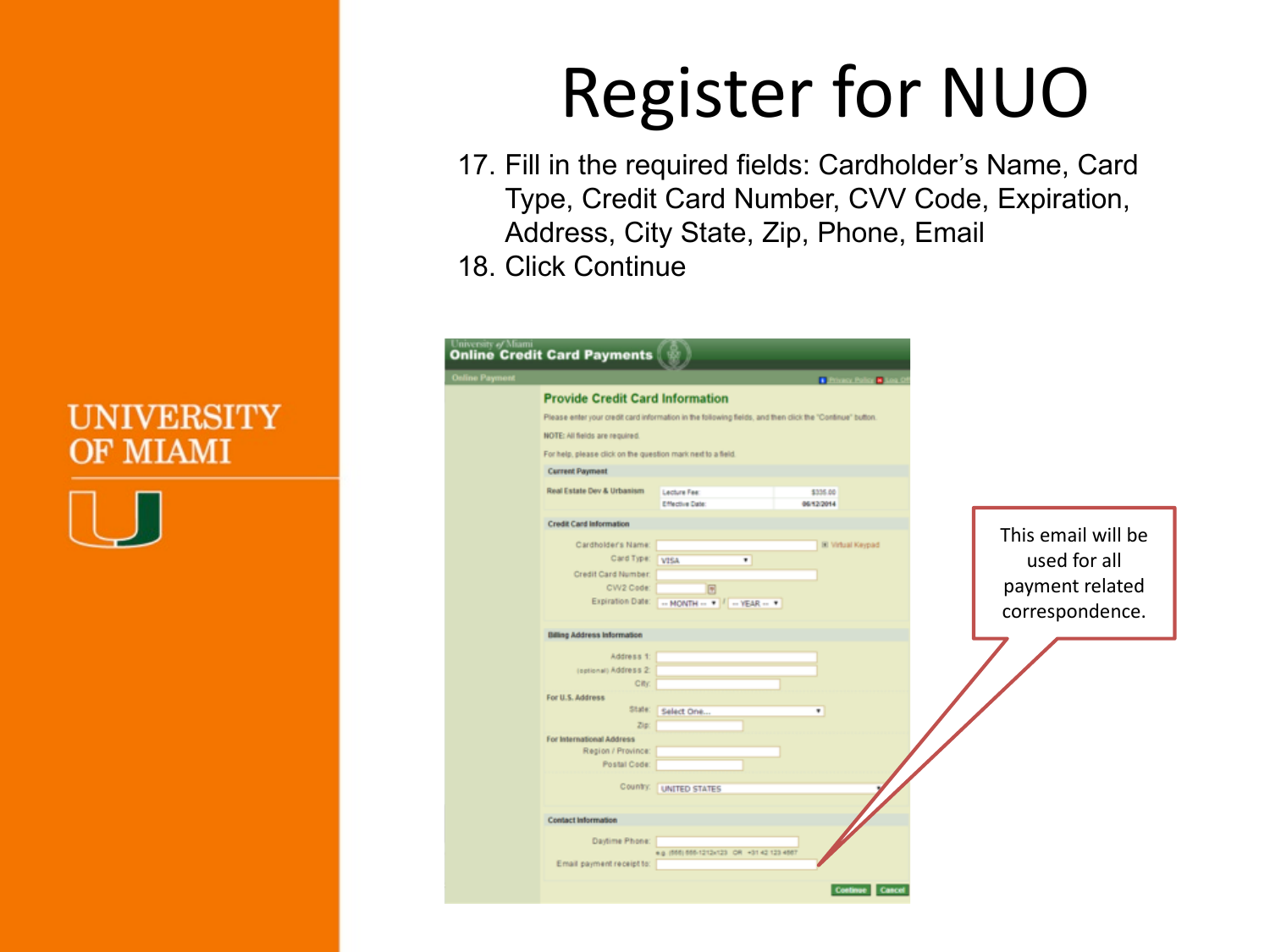

### **Register for NUO**

17. You will receive confirmation on screen and by email. 18. If you are a CNU member, please send an email to nuonline@miami.edu to receive a \$35 refund. Refunds will be processed during the first week of the course after membership is confirmed by the CNU.

-----Original Message-----From: Doe, John Sent: Thursday, June 12, 2014 4:10 PM To: nuonline@miami.edu Subject: Payment Confirmation I am a CNU Member. Please process my \$35 CNU Member discount. John Doe

------Original Message------From: payments@miami.edu [mailto:payments@miami.edu] Sent: Thursday, June 12, 2014 4:01 PM To: Doe, John Subject: Payment Confirmation

John Doe,

A credit card payment was approved on 06/12/2014 at 4:01 PM.

**Original Payment Information** Payment Confirmation Number: 123456789 Payment Description: Real Estate Dev & Urbanism

Thank you for using the University of Miami's online payment system.

PLEASE NOTE: This message was automatically generated. Please do not respond to this email address: it is used only by an automated system and is not monitored for responses.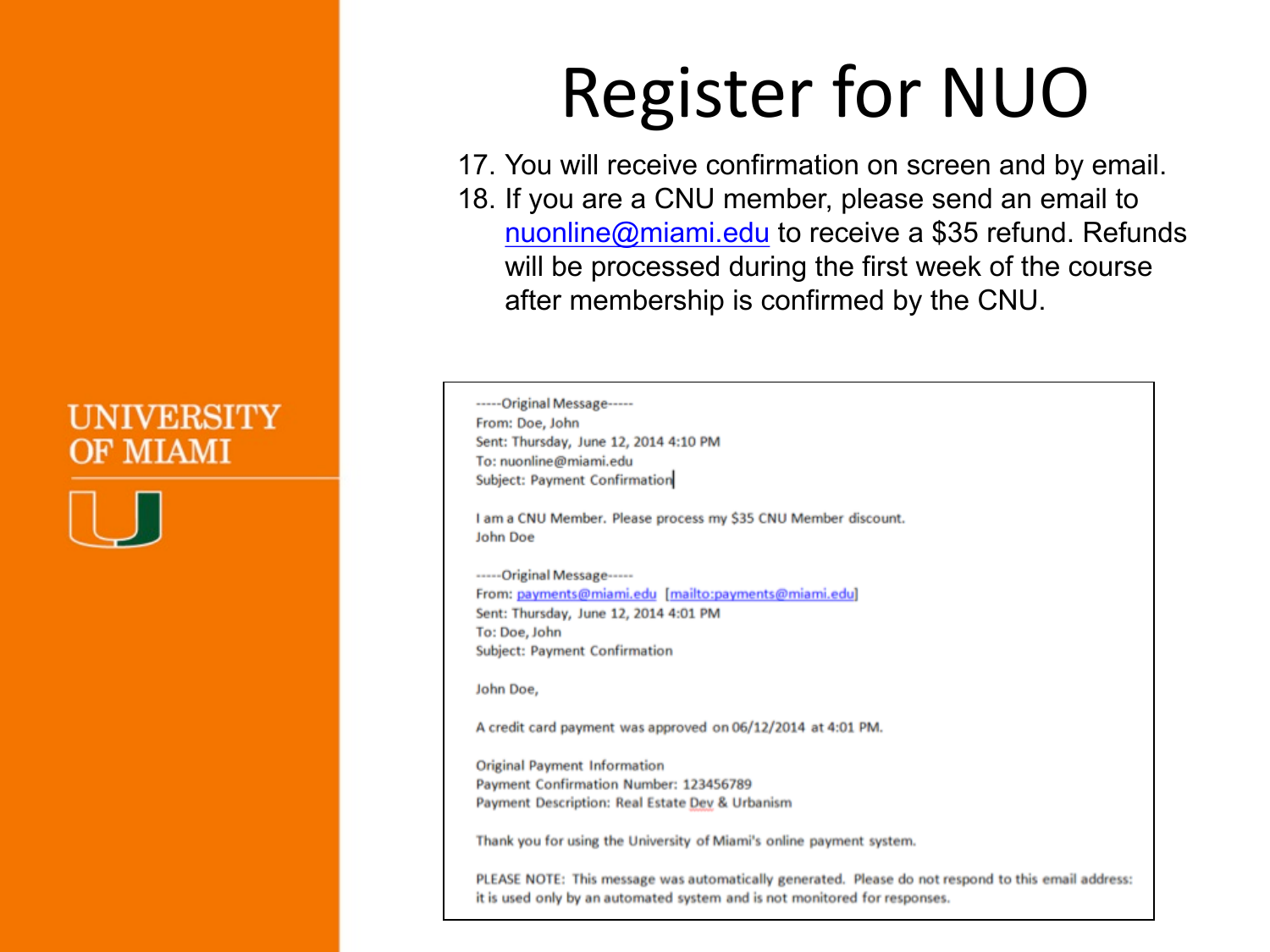

### Welcome

19. On the day course access begins, you will receive an email with instructions on how to access the course.

20. Email nuonline@miami.edu with questions.

-----Original Message-----From: nuonline@miami.edu Sent: Thursday, July 10, 2014 8:30 AM **To: NUO Students** Subject: Welcome to New Urbanism Online!

Welcome to The Principles and Practice of New Urbanism. You can access materials on the University of Miami's Blackboard system http://courses.miami.edu/. Click "Login with Cane ID." Use your CanelD and Password to login.

After logging in, please click the link to "The Principles and Practice of New Urbanism" listed under "My Courses." Course instructions are available on the course home page.